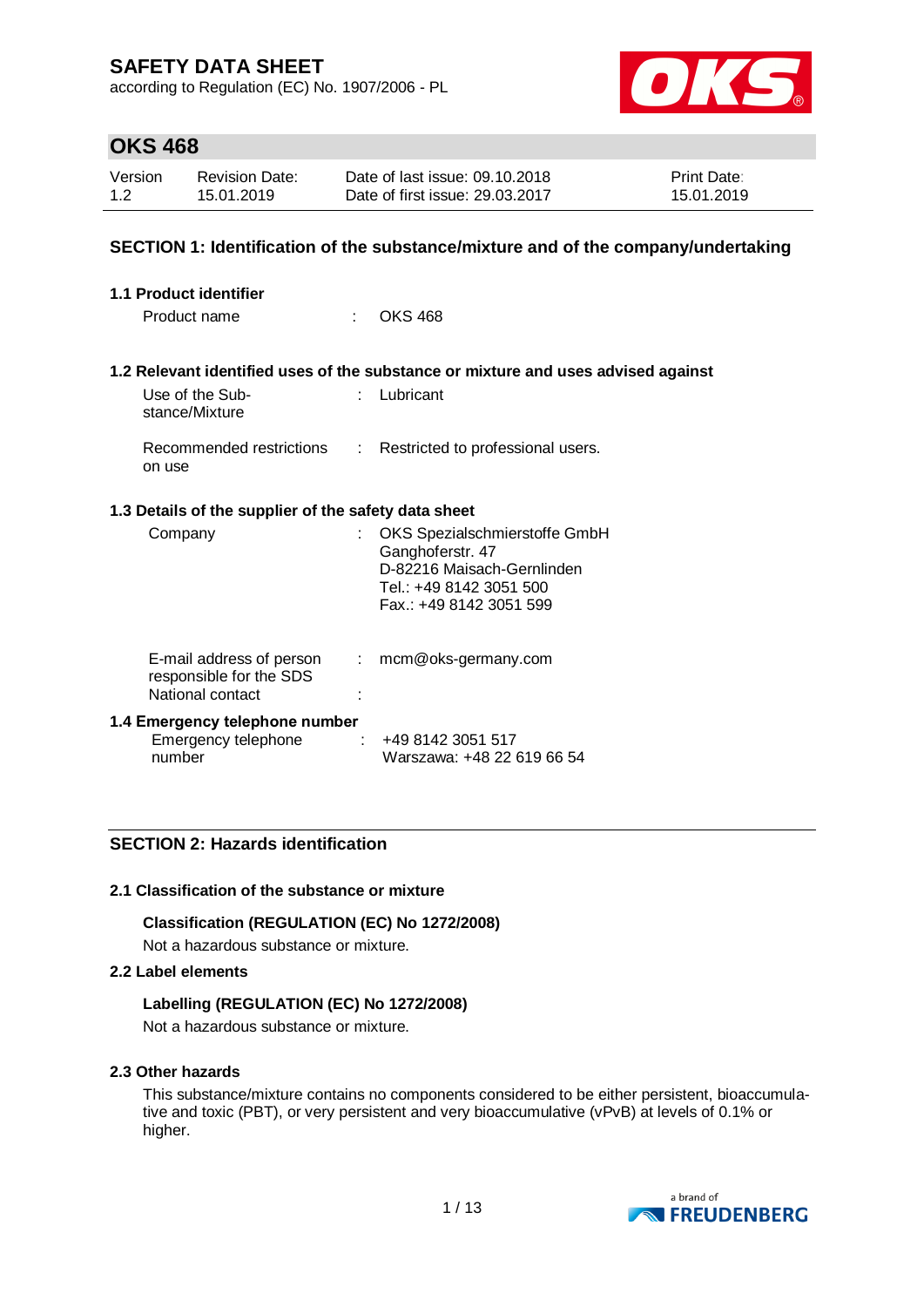according to Regulation (EC) No. 1907/2006 - PL



# **OKS 468**

| Version | <b>Revision Date:</b> | Date of last issue: 09.10.2018  | <b>Print Date:</b> |
|---------|-----------------------|---------------------------------|--------------------|
| 1.2     | 15.01.2019            | Date of first issue: 29,03,2017 | 15.01.2019         |

## **SECTION 3: Composition/information on ingredients**

#### **3.2 Mixtures**

Chemical nature : Synthetic hydrocarbon oil Thickening agent

#### **Hazardous components**

Remarks : No hazardous ingredients

## **SECTION 4: First aid measures**

#### **4.1 Description of first aid measures**

| If inhaled                                                      | Remove person to fresh air. If signs/symptoms continue, get<br>medical attention.<br>Keep patient warm and at rest.<br>If breathing is irregular or stopped, administer artificial respira-<br>tion. |
|-----------------------------------------------------------------|------------------------------------------------------------------------------------------------------------------------------------------------------------------------------------------------------|
| In case of skin contact                                         | Remove contaminated clothing. If irritation develops, get med-<br>ical attention.<br>Wash off with soap and water.                                                                                   |
| In case of eye contact<br>÷                                     | Rinse immediately with plenty of water, also under the eyelids,<br>for at least 10 minutes.<br>If eye irritation persists, consult a specialist.                                                     |
| If swallowed                                                    | Move the victim to fresh air.<br>Do not induce vomiting without medical advice.                                                                                                                      |
| 4.2 Most important symptoms and effects, both acute and delayed |                                                                                                                                                                                                      |
| Symptoms                                                        | No information available.                                                                                                                                                                            |
| <b>Risks</b>                                                    | None known.                                                                                                                                                                                          |

#### **4.3 Indication of any immediate medical attention and special treatment needed**

Treatment : No information available.

a brand of **NO FREUDENBERG**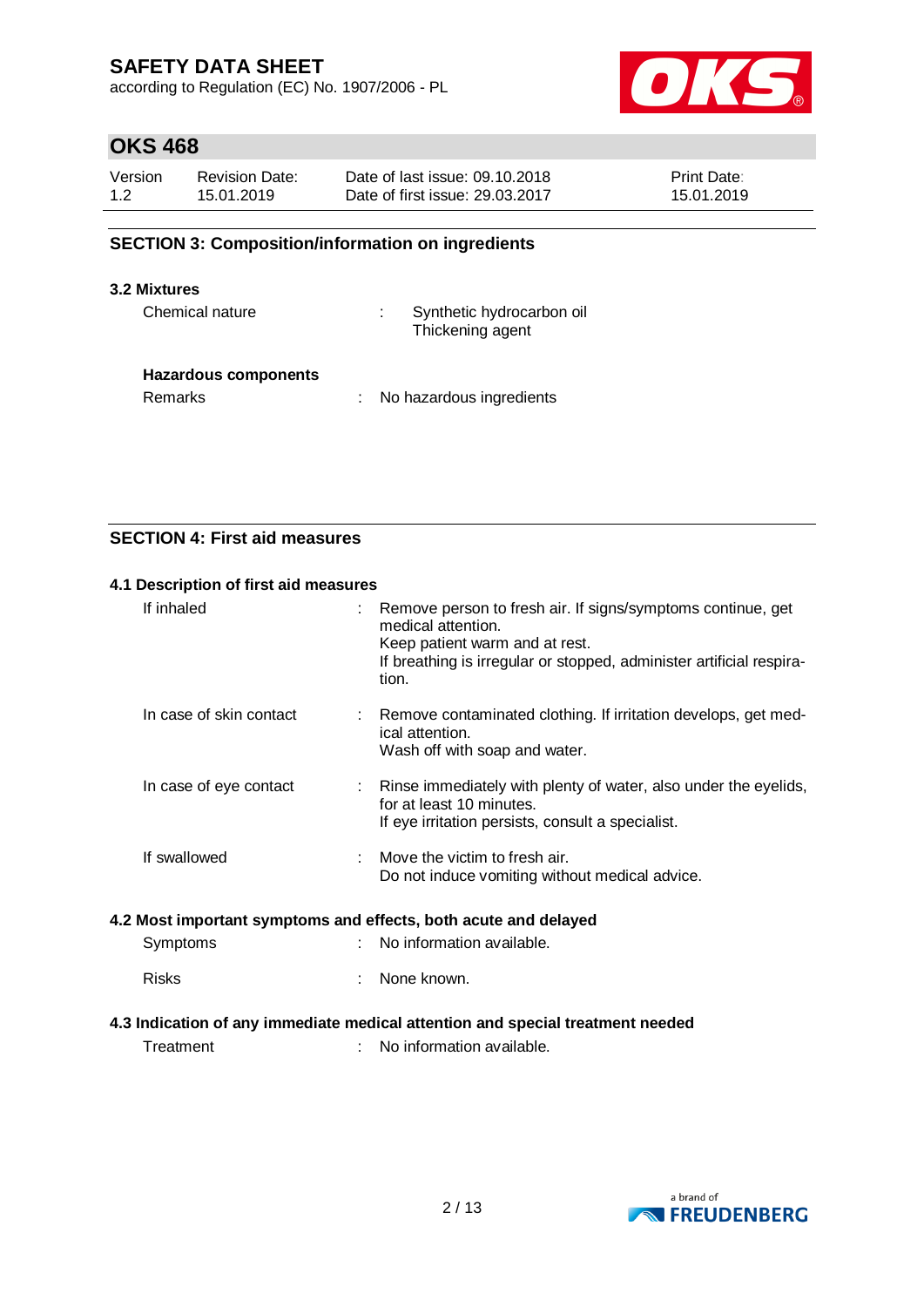according to Regulation (EC) No. 1907/2006 - PL



# **OKS 468**

| Version | <b>Revision Date:</b> | Date of last issue: 09.10.2018  | <b>Print Date:</b> |
|---------|-----------------------|---------------------------------|--------------------|
| 1.2     | 15.01.2019            | Date of first issue: 29.03.2017 | 15.01.2019         |

## **SECTION 5: Firefighting measures**

#### **5.1 Extinguishing media**

| Suitable extinguishing media :                                           | Use water spray, alcohol-resistant foam, dry chemical or car-<br>bon dioxide.                                                                                                                                                                                    |
|--------------------------------------------------------------------------|------------------------------------------------------------------------------------------------------------------------------------------------------------------------------------------------------------------------------------------------------------------|
| Unsuitable extinguishing<br>media                                        | : High volume water jet                                                                                                                                                                                                                                          |
| 5.2 Special hazards arising from the substance or mixture                |                                                                                                                                                                                                                                                                  |
| Specific hazards during fire- : Fire may cause evolution of:<br>fighting | Carbon oxides<br>Metal oxides                                                                                                                                                                                                                                    |
| 5.3 Advice for firefighters                                              |                                                                                                                                                                                                                                                                  |
| Special protective equipment :<br>for firefighters                       | In the event of fire, wear self-contained breathing apparatus.<br>Use personal protective equipment. In the case of respirable<br>dust and/or fumes, use self-contained breathing apparatus.<br>Exposure to decomposition products may be a hazard to<br>health. |
| Further information                                                      | Standard procedure for chemical fires.                                                                                                                                                                                                                           |

### **SECTION 6: Accidental release measures**

#### **6.1 Personal precautions, protective equipment and emergency procedures**

| Personal precautions                                       | : Evacuate personnel to safe areas.<br>Use the indicated respiratory protection if the occupational<br>exposure limit is exceeded and/or in case of product release<br>(dust).<br>Avoid breathing dust.<br>Refer to protective measures listed in sections 7 and 8. |
|------------------------------------------------------------|---------------------------------------------------------------------------------------------------------------------------------------------------------------------------------------------------------------------------------------------------------------------|
| 6.2 Environmental precautions<br>Environmental precautions | : Try to prevent the material from entering drains or water<br>courses.                                                                                                                                                                                             |
|                                                            | Local authorities should be advised if significant spillages<br>cannot be contained.                                                                                                                                                                                |

### **6.3 Methods and material for containment and cleaning up**

| Clean up promptly by sweeping or vacuum.<br>Methods for cleaning up<br>Keep in suitable, closed containers for disposal. |
|--------------------------------------------------------------------------------------------------------------------------|
|                                                                                                                          |

### **6.4 Reference to other sections**

For personal protection see section 8.

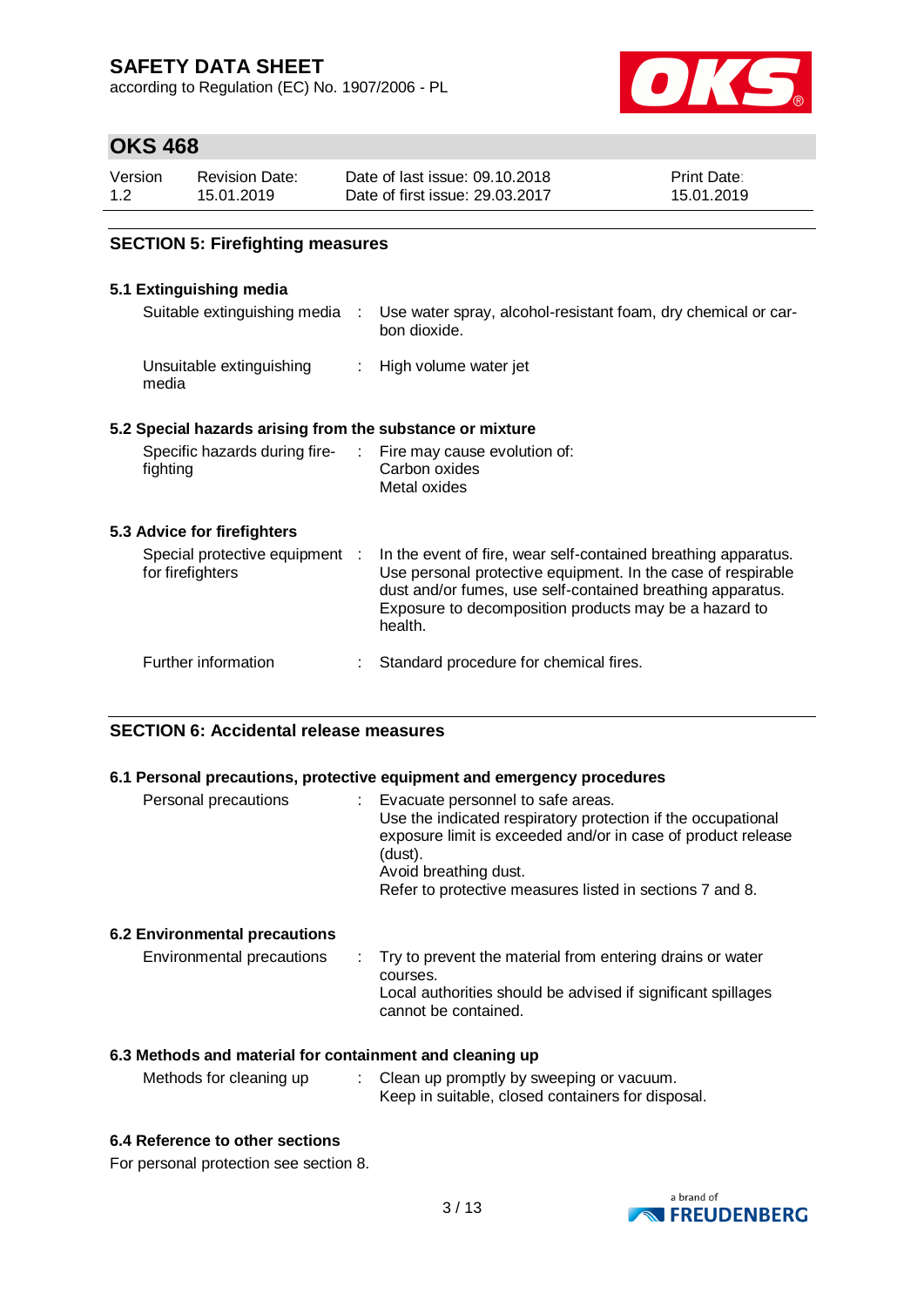according to Regulation (EC) No. 1907/2006 - PL



# **OKS 468**

| Version | <b>Revision Date:</b> | Date of last issue: 09.10.2018  | <b>Print Date:</b> |
|---------|-----------------------|---------------------------------|--------------------|
| 1.2     | 15.01.2019            | Date of first issue: 29.03.2017 | 15.01.2019         |

## **SECTION 7: Handling and storage**

#### **7.1 Precautions for safe handling**

| Advice on safe handling                          | For personal protection see section 8.<br>Smoking, eating and drinking should be prohibited in the ap-<br>plication area.<br>Wash hands and face before breaks and immediately after<br>handling the product.                                                                                                                        |
|--------------------------------------------------|--------------------------------------------------------------------------------------------------------------------------------------------------------------------------------------------------------------------------------------------------------------------------------------------------------------------------------------|
| Hygiene measures                                 | : Wash face, hands and any exposed skin thoroughly after<br>handling.                                                                                                                                                                                                                                                                |
|                                                  | 7.2 Conditions for safe storage, including any incompatibilities                                                                                                                                                                                                                                                                     |
| Requirements for storage<br>areas and containers | Store in original container. Keep container closed when not in<br>÷.<br>use. Keep in a dry, cool and well-ventilated place. Containers<br>which are opened must be carefully resealed and kept upright<br>to prevent leakage. Store in accordance with the particular<br>national regulations. Keep in properly labelled containers. |
| 7.3 Specific end use(s)                          |                                                                                                                                                                                                                                                                                                                                      |
| Specific use(s)                                  | Specific instructions for handling, not required.                                                                                                                                                                                                                                                                                    |

**SECTION 8: Exposure controls/personal protection**

#### **8.1 Control parameters**

Contains no substances with occupational exposure limit values.

#### **Derived No Effect Level (DNEL) according to Regulation (EC) No. 1907/2006:**

| Substance name  | End Use | Exposure routes | Potential health ef-<br>fects | Value            |
|-----------------|---------|-----------------|-------------------------------|------------------|
| silicon dioxide | Workers | Inhalation      |                               | $4 \text{ mg/m}$ |

#### **8.2 Exposure controls**

| <b>Engineering measures</b><br>none             |                                                                    |
|-------------------------------------------------|--------------------------------------------------------------------|
| Personal protective equipment                   |                                                                    |
| Eye protection                                  | Tightly fitting safety goggles<br>÷.                               |
| Hand protection<br>Material<br>Protective index | Nitrile rubber<br>Class 1                                          |
| Remarks                                         | For prolonged or repeated contact use protective gloves. The<br>÷. |
|                                                 |                                                                    |

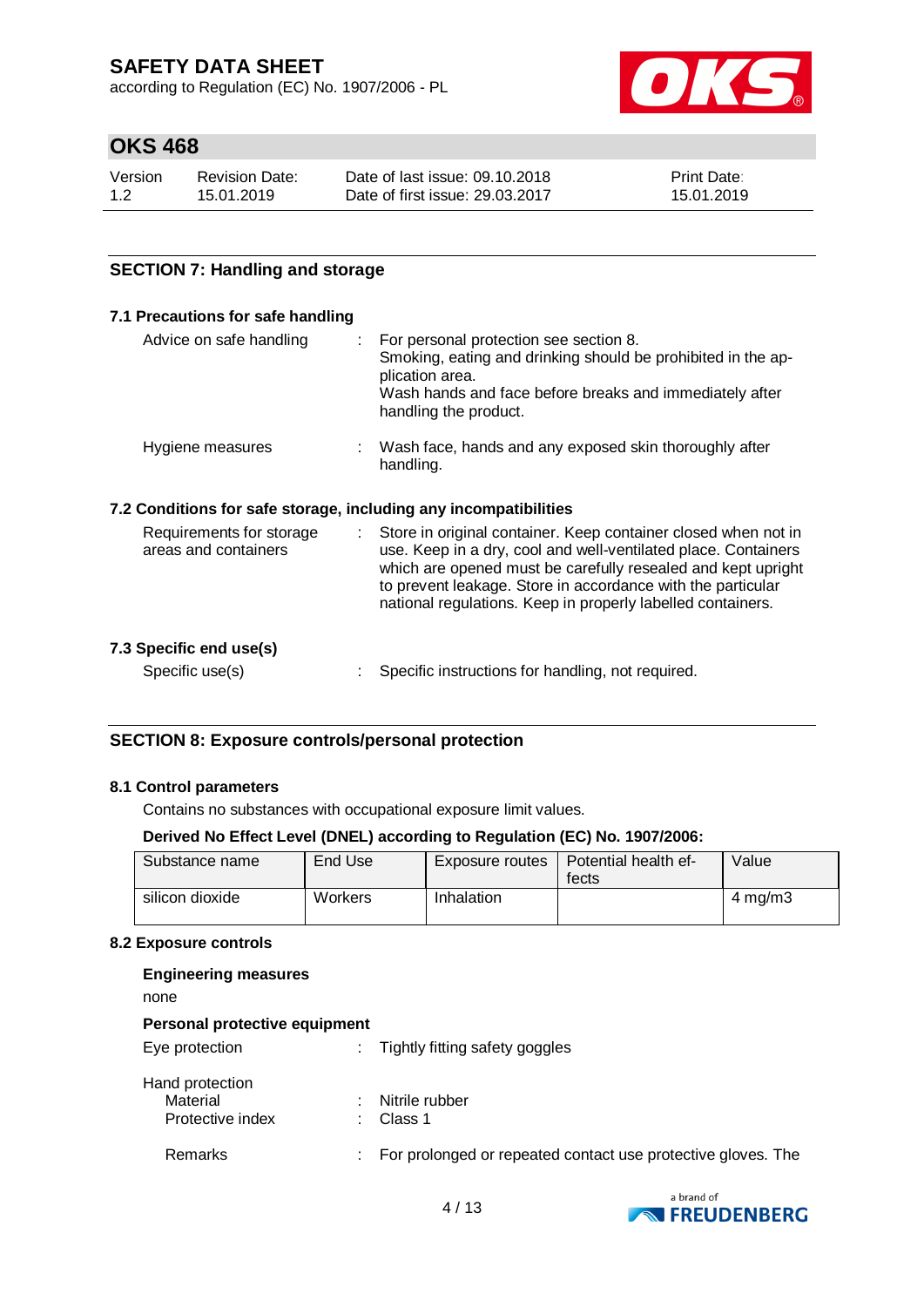according to Regulation (EC) No. 1907/2006 - PL



# **OKS 468**

| Version<br>1.2      | <b>Revision Date:</b><br>15.01.2019 | Date of last issue: 09.10.2018<br>Date of first issue: 29.03.2017                                                                                                                                                                                                                                             | Print Date:<br>15.01.2019 |
|---------------------|-------------------------------------|---------------------------------------------------------------------------------------------------------------------------------------------------------------------------------------------------------------------------------------------------------------------------------------------------------------|---------------------------|
|                     |                                     | selected protective gloves have to satisfy the specifications of<br>EU Directive 89/686/EEC and the standard EN 374 derived<br>from it. The break through time depends amongst other<br>things on the material, the thickness and the type of glove<br>and therefore has to be measured for each case.        |                           |
|                     | Respiratory protection              | Not required; except in case of aerosol formation.                                                                                                                                                                                                                                                            |                           |
|                     | Filter type                         | Filter type A-P                                                                                                                                                                                                                                                                                               |                           |
| Protective measures |                                     | The type of protective equipment must be selected according<br>to the concentration and amount of the dangerous substance<br>at the specific workplace.<br>Choose body protection in relation to its type, to the concen-<br>tration and amount of dangerous substances, and to the spe-<br>cific work-place. |                           |

## **SECTION 9: Physical and chemical properties**

#### **9.1 Information on basic physical and chemical properties**

| Appearance                  | ÷  | paste                     |
|-----------------------------|----|---------------------------|
| Colour                      | t  | colourless                |
| Odour                       |    | characteristic            |
| <b>Odour Threshold</b>      | ÷  | No data available         |
|                             |    |                           |
| рH                          |    | Not applicable            |
| Melting point/range         | t. | No data available         |
| Boiling point/boiling range | ÷  | No data available         |
| Flash point                 | t  | Not applicable            |
| Evaporation rate            | t  | No data available         |
| Flammability (solid, gas)   |    | <b>Combustible Solids</b> |
| Upper explosion limit       | ÷  | No data available         |
| Lower explosion limit       | t. | No data available         |
| Vapour pressure             | t  | $<$ 0,001 hPa (20 °C)     |
| Relative vapour density     |    | No data available         |

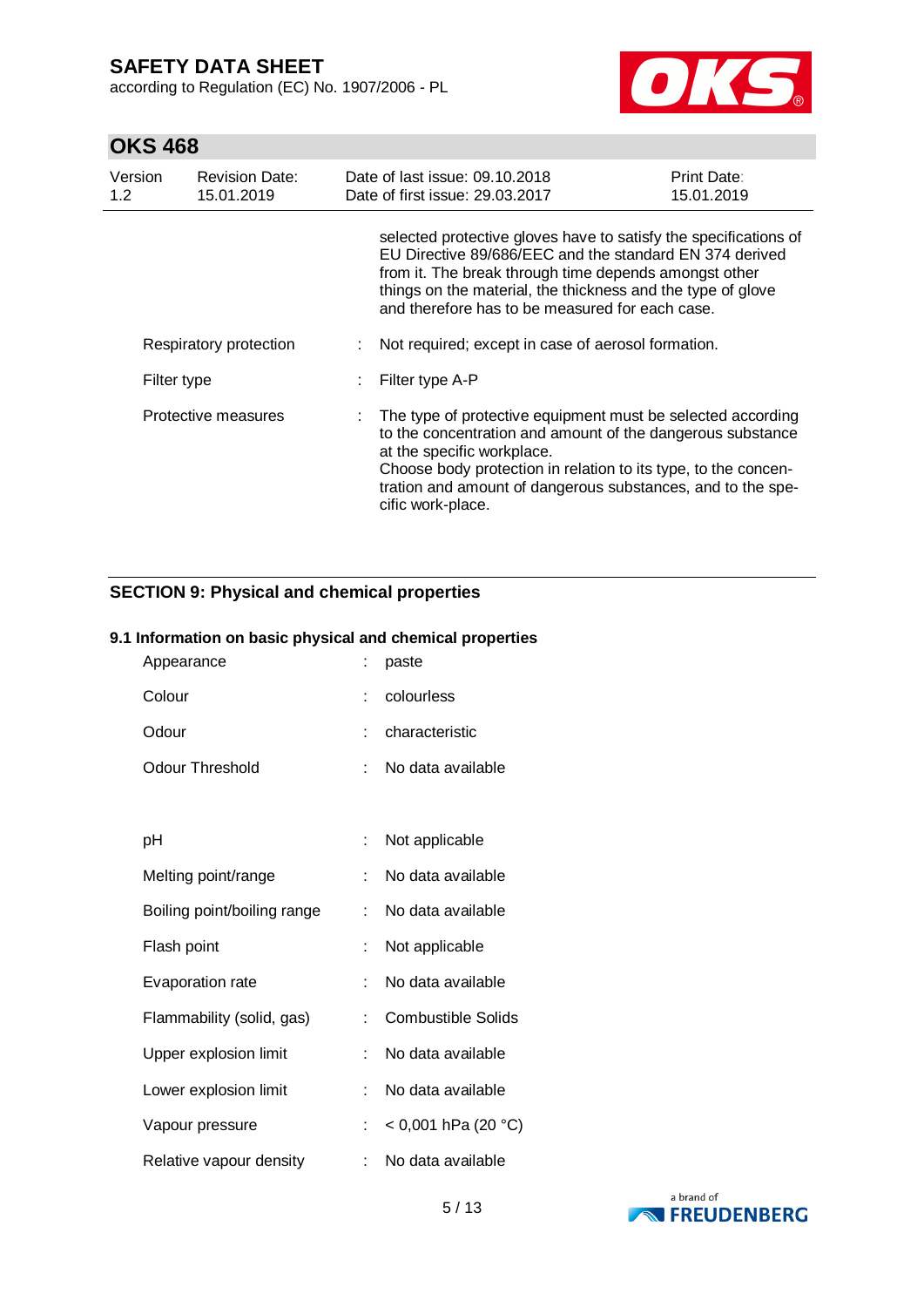according to Regulation (EC) No. 1907/2006 - PL



# **OKS 468**

| Version<br>1.2        |                      | <b>Revision Date:</b><br>15.01.2019 |                      | Date of last issue: 09.10.2018<br>Date of first issue: 29.03.2017 | <b>Print Date:</b><br>15.01.2019 |
|-----------------------|----------------------|-------------------------------------|----------------------|-------------------------------------------------------------------|----------------------------------|
|                       | Density              |                                     |                      | $0,84$ g/cm3<br>(20 °C)                                           |                                  |
|                       | <b>Bulk density</b>  |                                     |                      | No data available                                                 |                                  |
|                       | Solubility(ies)      | Water solubility                    |                      | insoluble                                                         |                                  |
|                       |                      | Solubility in other solvents        | $\ddot{\phantom{a}}$ | No data available                                                 |                                  |
|                       | octanol/water        | Partition coefficient: n-           | ÷                    | No data available                                                 |                                  |
|                       |                      | Auto-ignition temperature           | ÷                    | No data available                                                 |                                  |
|                       |                      | Decomposition temperature           | ÷                    | No data available                                                 |                                  |
|                       | Viscosity            | Viscosity, dynamic                  |                      | No data available                                                 |                                  |
|                       |                      | Viscosity, kinematic                | ÷                    | Not applicable                                                    |                                  |
|                       |                      | <b>Explosive properties</b>         |                      | Not explosive                                                     |                                  |
|                       | Oxidizing properties |                                     |                      | No data available                                                 |                                  |
| 9.2 Other information |                      |                                     |                      |                                                                   |                                  |
|                       |                      | Sublimation point                   |                      | No data available                                                 |                                  |
|                       |                      | Metal corrosion rate                |                      | Not corrosive to metals                                           |                                  |
|                       | Self-ignition        |                                     |                      | not auto-flammable                                                |                                  |
|                       |                      |                                     |                      |                                                                   |                                  |

## **SECTION 10: Stability and reactivity**

#### **10.1 Reactivity**

No hazards to be specially mentioned.

#### **10.2 Chemical stability**

Stable under normal conditions.

#### **10.3 Possibility of hazardous reactions**

| <b>10.4 Conditions to avoid</b> |  |
|---------------------------------|--|
|                                 |  |

Conditions to avoid : No conditions to be specially mentioned.

Hazardous reactions : No dangerous reaction known under conditions of normal use.

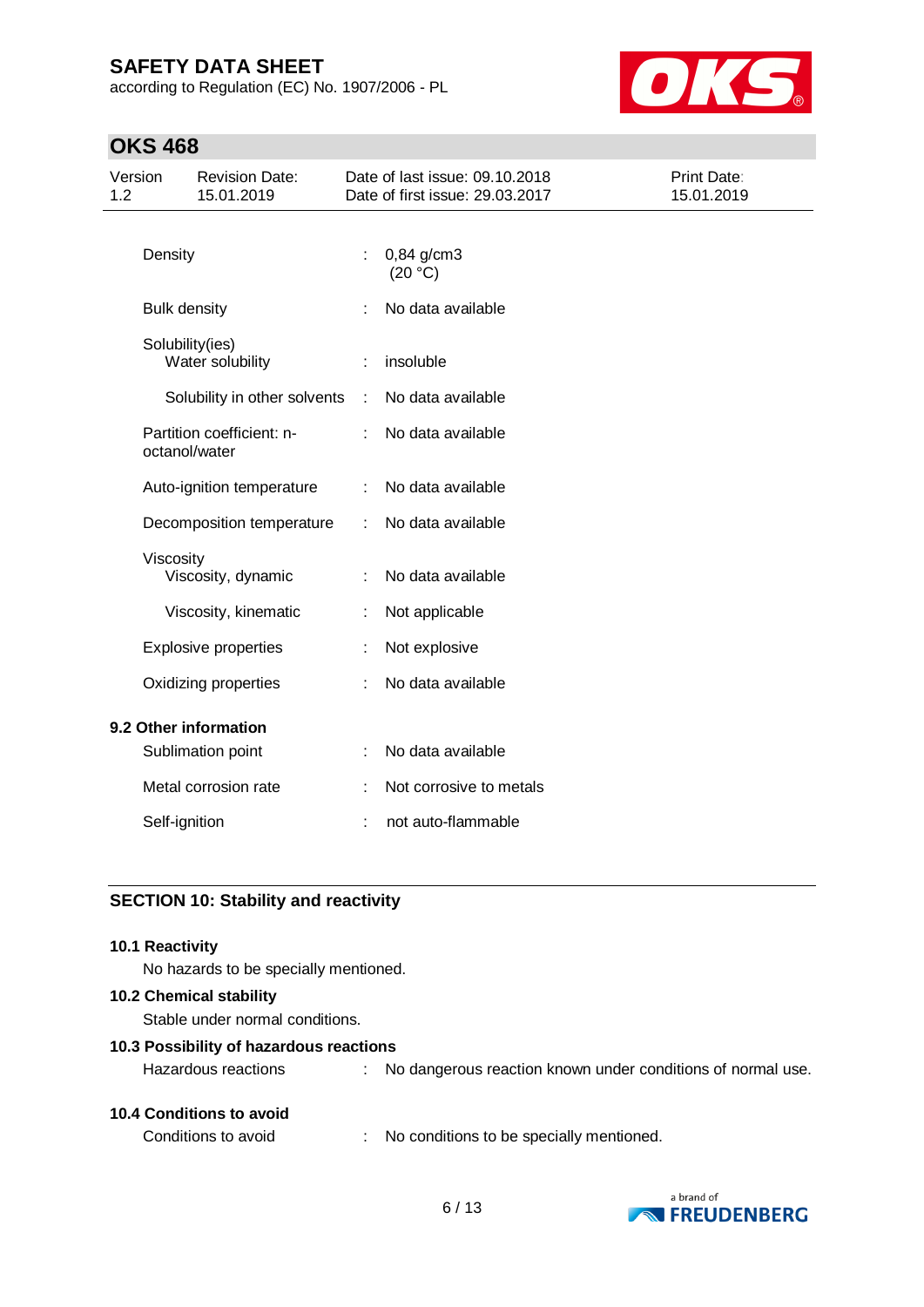according to Regulation (EC) No. 1907/2006 - PL



## **OKS 468**

| Version | <b>Revision Date:</b> | Date of last issue: 09.10.2018  | <b>Print Date:</b> |
|---------|-----------------------|---------------------------------|--------------------|
| 1.2     | 15.01.2019            | Date of first issue: 29.03.2017 | 15.01.2019         |

#### **10.5 Incompatible materials**

Materials to avoid : No materials to be especially mentioned.

#### **10.6 Hazardous decomposition products**

No decomposition if stored and applied as directed.

### **SECTION 11: Toxicological information**

#### **11.1 Information on toxicological effects**

#### **Acute toxicity**

#### **Product:**

| Acute oral toxicity       | : Remarks: This information is not available. |
|---------------------------|-----------------------------------------------|
| Acute inhalation toxicity | : Remarks: This information is not available. |
| Acute dermal toxicity     | : Remarks: This information is not available. |

#### **Skin corrosion/irritation**

#### **Product:**

Remarks: This information is not available.

#### **Serious eye damage/eye irritation**

#### **Product:**

Remarks: This information is not available.

#### **Respiratory or skin sensitisation**

#### **Product:**

Remarks: This information is not available.

### **Germ cell mutagenicity**

#### **Product:**

| Genotoxicity in vitro |  | Remarks: No data available |
|-----------------------|--|----------------------------|
|-----------------------|--|----------------------------|

- Genotoxicity in vivo : Remarks: No data available
	-

#### **Carcinogenicity**

### **Product:** Remarks: No data available

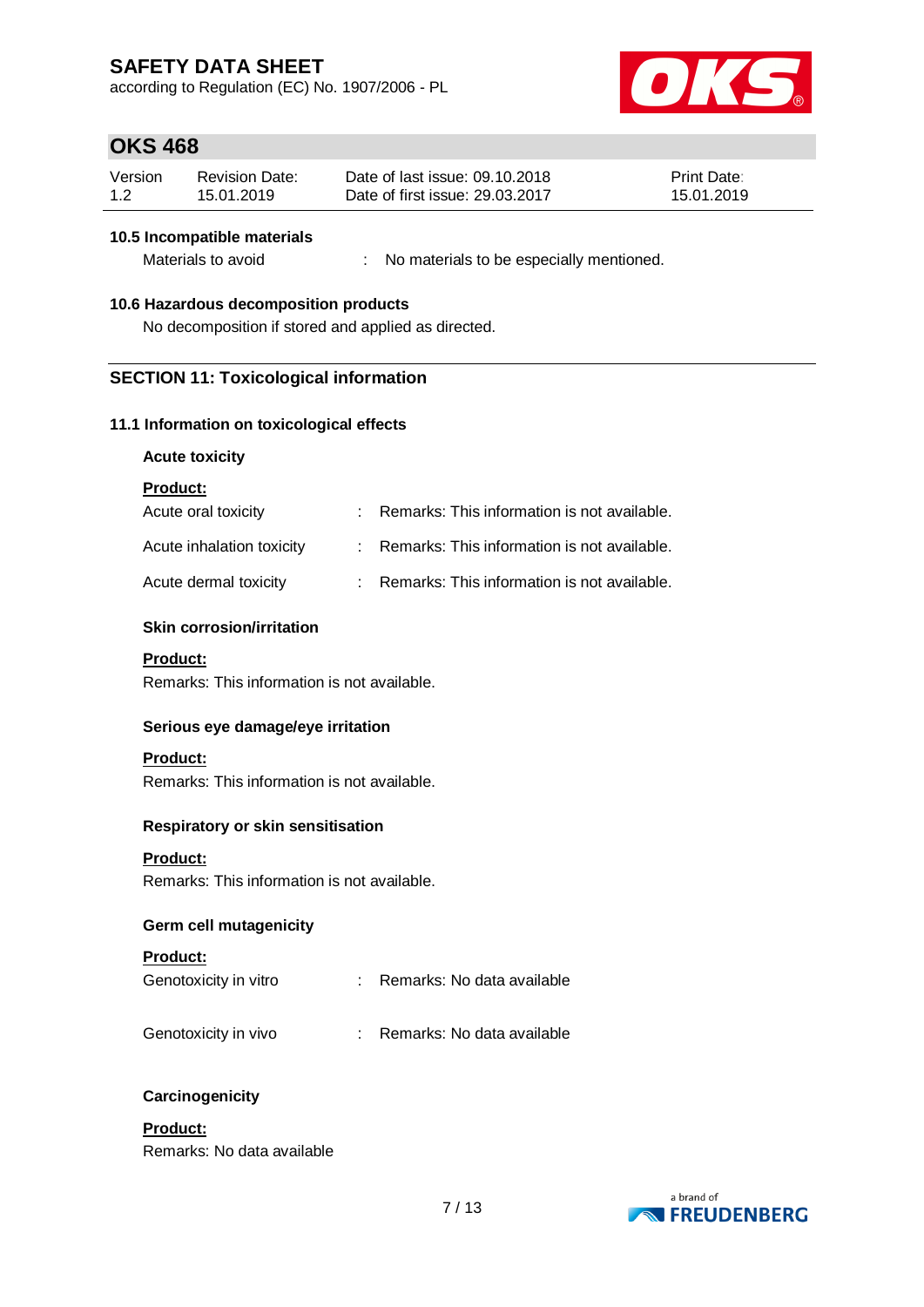according to Regulation (EC) No. 1907/2006 - PL



## **OKS 468**

| Version | <b>Revision Date:</b> | Date of last issue: 09.10.2018  | <b>Print Date:</b> |
|---------|-----------------------|---------------------------------|--------------------|
| 1.2     | 15.01.2019            | Date of first issue: 29,03,2017 | 15.01.2019         |
|         |                       |                                 |                    |

#### **Reproductive toxicity**

## **Product:**

| <b>Effects on fertility</b> |  | Remarks: No data available |
|-----------------------------|--|----------------------------|
|-----------------------------|--|----------------------------|

| Effects on foetal develop- | Remarks: No data available |
|----------------------------|----------------------------|
| ment                       |                            |

### **Repeated dose toxicity**

### **Product:**

Remarks: This information is not available.

#### **Aspiration toxicity**

## **Product:**

This information is not available.

#### **Further information**

#### **Product:**

Remarks: Information given is based on data on the components and the toxicology of similar products.

## **SECTION 12: Ecological information**

#### **12.1 Toxicity**

| <b>Product:</b>                                        |    |                              |
|--------------------------------------------------------|----|------------------------------|
| Toxicity to fish                                       |    | Remarks: No data available   |
| Toxicity to daphnia and other<br>aquatic invertebrates |    | : Remarks: No data available |
| Toxicity to algae                                      |    | Remarks: No data available   |
| Toxicity to microorganisms                             | İ. | Remarks: No data available   |

## **12.2 Persistence and degradability**

| <b>Product:</b>                                                |                            |
|----------------------------------------------------------------|----------------------------|
| Biodegradability                                               | Remarks: No data available |
| Physico-chemical removabili-: Remarks: No data available<br>tv |                            |

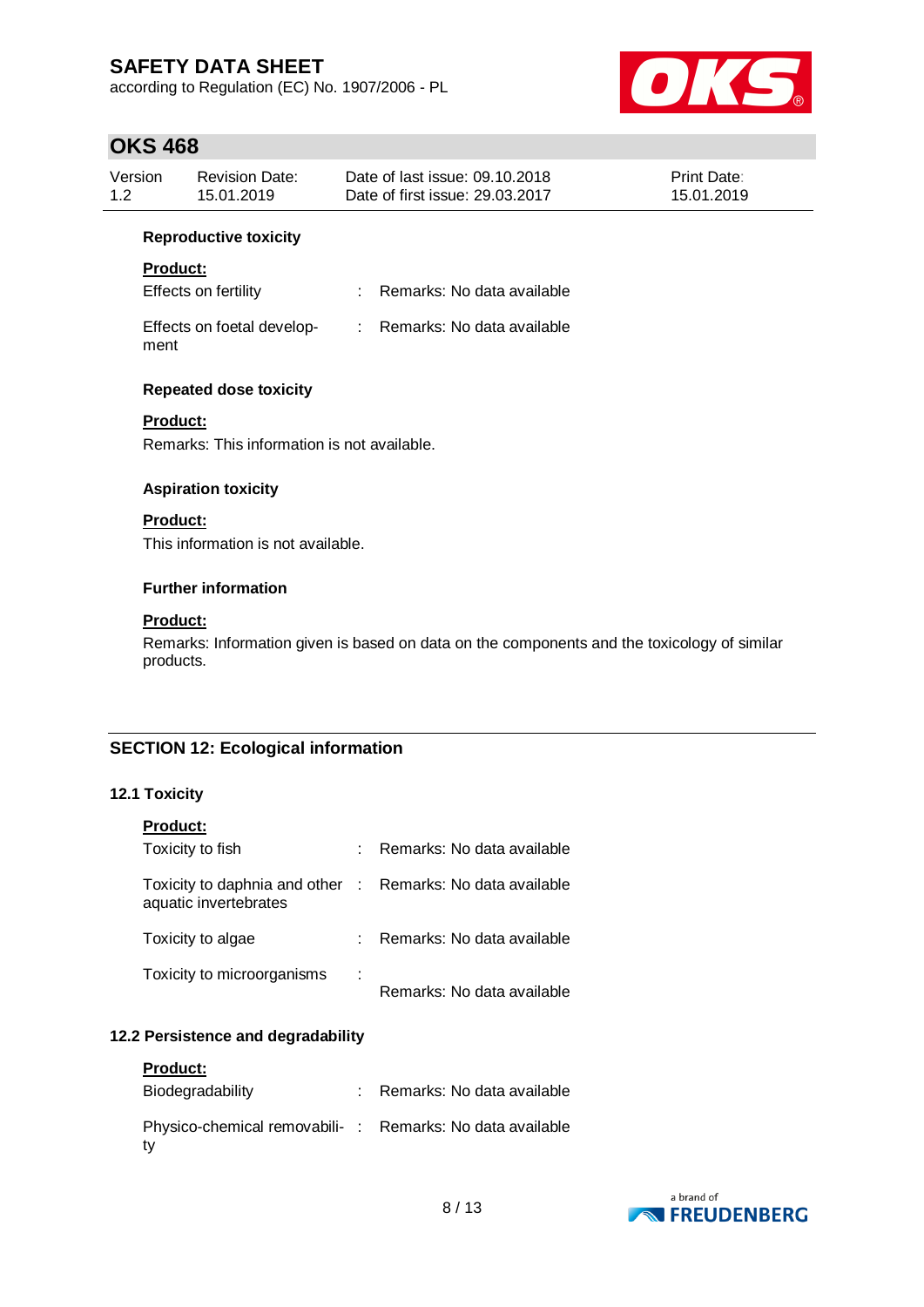according to Regulation (EC) No. 1907/2006 - PL



# **OKS 468**

| Version | Revision Date: | Date of last issue: 09.10.2018  | <b>Print Date:</b> |
|---------|----------------|---------------------------------|--------------------|
| 1.2     | 15.01.2019     | Date of first issue: 29.03.2017 | 15.01.2019         |

#### **12.3 Bioaccumulative potential**

## **Product:**

| Bioaccumulation | : Remarks: This mixture contains no substance considered to |  |
|-----------------|-------------------------------------------------------------|--|
|                 | be persistent, bioaccumulating and toxic (PBT).             |  |
|                 | This mixture contains no substance considered to be very    |  |
|                 | persistent and very bioaccumulating (vPvB).                 |  |

### **12.4 Mobility in soil**

| <b>Product:</b>                                    |                              |
|----------------------------------------------------|------------------------------|
| Mobility                                           | : Remarks: No data available |
| Distribution among environ-<br>mental compartments | : Remarks: No data available |

## **12.5 Results of PBT and vPvB assessment**

### **Product:**

| : This substance/mixture contains no components considered<br>Assessment<br>to be either persistent, bioaccumulative and toxic (PBT), or<br>very persistent and very bioaccumulative (vPvB) at levels of<br>$0.1\%$ or higher |
|-------------------------------------------------------------------------------------------------------------------------------------------------------------------------------------------------------------------------------|
|-------------------------------------------------------------------------------------------------------------------------------------------------------------------------------------------------------------------------------|

### **12.6 Other adverse effects**

#### **Product:**

|      | Additional ecological informa-: No information on ecology is available. |
|------|-------------------------------------------------------------------------|
| tion |                                                                         |

## **SECTION 13: Disposal considerations**

#### **13.1 Waste treatment methods**

| Product                | The product should not be allowed to enter drains, water<br>courses or the soil.                                                                                       |
|------------------------|------------------------------------------------------------------------------------------------------------------------------------------------------------------------|
|                        | Waste codes should be assigned by the user based on the<br>application for which the product was used.                                                                 |
| Contaminated packaging | Packaging that is not properly emptied must be disposed of as<br>the unused product.<br>Dispose of waste product or used containers according to<br>local regulations. |
|                        | The following Waste Codes are only suggestions:                                                                                                                        |

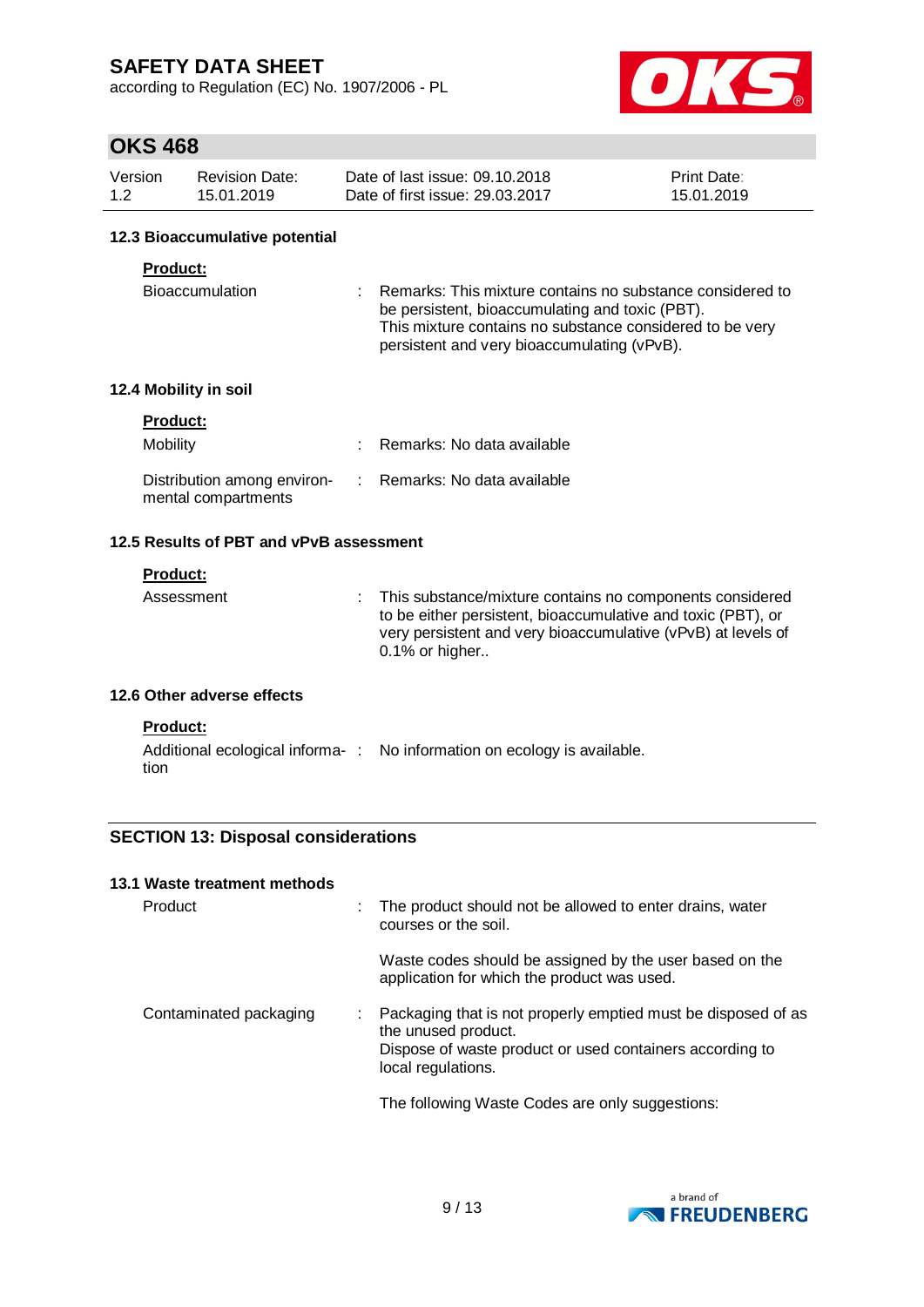according to Regulation (EC) No. 1907/2006 - PL



# **OKS 468**

| Version | <b>Revision Date:</b> | Date of last issue: 09.10.2018  | <b>Print Date:</b> |
|---------|-----------------------|---------------------------------|--------------------|
| 1.2     | 15.01.2019            | Date of first issue: 29.03.2017 | 15.01.2019         |

#### **SECTION 14: Transport information**

## **14.1 UN number**

| <b>ADR</b>                        | Not regulated as a dangerous good                                       |
|-----------------------------------|-------------------------------------------------------------------------|
| <b>IMDG</b>                       | Not regulated as a dangerous good                                       |
| <b>IATA</b>                       | Not regulated as a dangerous good                                       |
| 14.2 UN proper shipping name      |                                                                         |
| <b>ADR</b>                        | Not regulated as a dangerous good                                       |
| <b>IMDG</b>                       | Not regulated as a dangerous good                                       |
| <b>IATA</b>                       | Not regulated as a dangerous good                                       |
| 14.3 Transport hazard class(es)   |                                                                         |
| <b>ADR</b>                        | Not regulated as a dangerous good                                       |
| <b>IMDG</b>                       | Not regulated as a dangerous good                                       |
| <b>IATA</b>                       | Not regulated as a dangerous good                                       |
| 14.4 Packing group                |                                                                         |
| <b>ADR</b>                        | Not regulated as a dangerous good                                       |
| <b>IMDG</b>                       | Not regulated as a dangerous good                                       |
| <b>IATA (Cargo)</b>               | Not regulated as a dangerous good                                       |
| <b>IATA (Passenger)</b>           | Not regulated as a dangerous good                                       |
| <b>14.5 Environmental hazards</b> |                                                                         |
| <b>ADR</b>                        | Not regulated as a dangerous good                                       |
| <b>IMDG</b>                       | Not regulated as a dangerous good                                       |
| <b>IATA (Passenger)</b>           | Not regulated as a dangerous good                                       |
| <b>IATA (Cargo)</b>               | Not regulated as a dangerous good                                       |
| 14.6 Special precautions for user |                                                                         |
| No special precautions required.  |                                                                         |
|                                   | 14.7 Transport in bulk according to Annex II of Marpol and the IBC Code |
| Remarks                           | Not applicable for product as supplied.                                 |

## **SECTION 15: Regulatory information**

#### **15.1 Safety, health and environmental regulations/legislation specific for the substance or mixture**

- REACH Candidate List of Substances of Very High Concern for Authorisation (Article 59).
- : This product does not contain substances of very high concern (Regu-

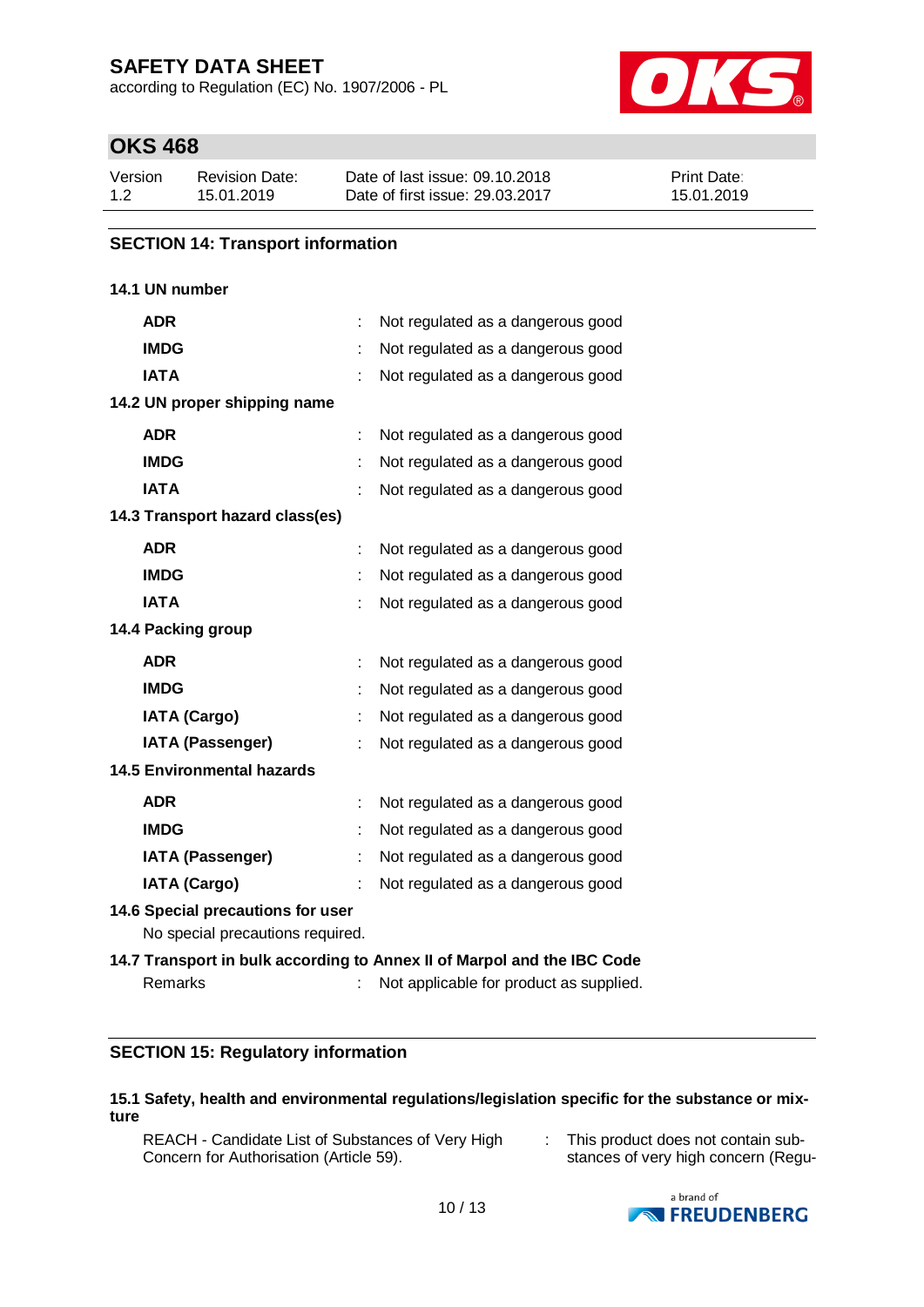according to Regulation (EC) No. 1907/2006 - PL



# **OKS 468**

| טטד שווט       |                                                                                                      |                                                                                                                                                                                                                       |                      |                                                                                                                                                                                                                                                                                                                                                                                                                                                                                                                                                                                                                                                                                                                                                                                                                                                                                                                                                                                                                                                                                                                                                                                                                                                                                                                                                                                                                                                              |
|----------------|------------------------------------------------------------------------------------------------------|-----------------------------------------------------------------------------------------------------------------------------------------------------------------------------------------------------------------------|----------------------|--------------------------------------------------------------------------------------------------------------------------------------------------------------------------------------------------------------------------------------------------------------------------------------------------------------------------------------------------------------------------------------------------------------------------------------------------------------------------------------------------------------------------------------------------------------------------------------------------------------------------------------------------------------------------------------------------------------------------------------------------------------------------------------------------------------------------------------------------------------------------------------------------------------------------------------------------------------------------------------------------------------------------------------------------------------------------------------------------------------------------------------------------------------------------------------------------------------------------------------------------------------------------------------------------------------------------------------------------------------------------------------------------------------------------------------------------------------|
| Version<br>1.2 | <b>Revision Date:</b><br>15.01.2019                                                                  | Date of last issue: 09.10.2018<br>Date of first issue: 29.03.2017                                                                                                                                                     |                      | Print Date:<br>15.01.2019                                                                                                                                                                                                                                                                                                                                                                                                                                                                                                                                                                                                                                                                                                                                                                                                                                                                                                                                                                                                                                                                                                                                                                                                                                                                                                                                                                                                                                    |
|                | (Annex XIV)                                                                                          | REACH - List of substances subject to authorisation                                                                                                                                                                   | t                    | lation (EC) No 1907/2006 (REACH),<br>Article 57).<br>Not applicable                                                                                                                                                                                                                                                                                                                                                                                                                                                                                                                                                                                                                                                                                                                                                                                                                                                                                                                                                                                                                                                                                                                                                                                                                                                                                                                                                                                          |
|                | lete the ozone layer                                                                                 | Regulation (EC) No 1005/2009 on substances that dep-                                                                                                                                                                  | $\ddot{\phantom{a}}$ | Not applicable                                                                                                                                                                                                                                                                                                                                                                                                                                                                                                                                                                                                                                                                                                                                                                                                                                                                                                                                                                                                                                                                                                                                                                                                                                                                                                                                                                                                                                               |
| lutants        |                                                                                                      | Regulation (EC) No 850/2004 on persistent organic pol-                                                                                                                                                                | ÷                    | Not applicable                                                                                                                                                                                                                                                                                                                                                                                                                                                                                                                                                                                                                                                                                                                                                                                                                                                                                                                                                                                                                                                                                                                                                                                                                                                                                                                                                                                                                                               |
|                | of dangerous chemicals                                                                               | Regulation (EC) No 649/2012 of the European Parlia-<br>ment and the Council concerning the export and import                                                                                                          | ÷                    | Not applicable                                                                                                                                                                                                                                                                                                                                                                                                                                                                                                                                                                                                                                                                                                                                                                                                                                                                                                                                                                                                                                                                                                                                                                                                                                                                                                                                                                                                                                               |
|                | preparations and articles (Annex XVII)                                                               | REACH - Restrictions on the manufacture, placing on<br>the market and use of certain dangerous substances,                                                                                                            |                      | Not applicable                                                                                                                                                                                                                                                                                                                                                                                                                                                                                                                                                                                                                                                                                                                                                                                                                                                                                                                                                                                                                                                                                                                                                                                                                                                                                                                                                                                                                                               |
|                |                                                                                                      | major-accident hazards involving dangerous substances.<br>Not applicable                                                                                                                                              |                      | Seveso III: Directive 2012/18/EU of the European Parliament and of the Council on the control of                                                                                                                                                                                                                                                                                                                                                                                                                                                                                                                                                                                                                                                                                                                                                                                                                                                                                                                                                                                                                                                                                                                                                                                                                                                                                                                                                             |
|                | Volatile organic compounds                                                                           | ÷<br>Remarks: Not applicable                                                                                                                                                                                          |                      | Directive 2010/75/EU of 24 November 2010 on industrial<br>emissions (integrated pollution prevention and control)                                                                                                                                                                                                                                                                                                                                                                                                                                                                                                                                                                                                                                                                                                                                                                                                                                                                                                                                                                                                                                                                                                                                                                                                                                                                                                                                            |
| 208).          | Other regulations:<br>Dz. U. 2015, item 1203).<br>tion to technical progress (ATP 1-7).<br>amended). | repealing Directives 67/548/EEC and 1999/45/EC, and amending Regulation (EC) No<br>Commission Regulation (EU) 2015/830 of 28 May 2015 amending Regulation (EC) No<br>thorisation and Restriction of Chemicals (REACH) |                      | Act of 25 February 2011 on the Chemical Substances and Their Mixtures (consolidated text<br>Regulation (EC) No 1272/2008 of the European Parliament and of the Council of 16 December<br>2008 on classification, labelling and packaging of substances and mixtures, amending and<br>1907/2006 (Official Journal of the European Union L 353 from 31.12.2008) with further adapta-<br>Regulation (EC) No 1907/2006 of the European Parliament and of the Council of 18 December<br>2006 concerning the Registration, Evaluation, Authorisation and Restriction of Chemicals<br>(REACH), establishing a European Chemicals Agency, amending Directive 1999/45/EC and<br>repealing Council Regulation (EEC) No 793/93 and Commission Regulation (EC) No 1488/94<br>as well as Council Directive 76/769/EEC and Commission Directives 91/155/EEC, 93/67/EEC,<br>93/105/EC and 2000/21/EC (Official Journal of the European Union L 396 from 30.12.2006, as<br>1907/2006 of the European Parliament and of the Council on the Registration, Evaluation, Au-<br>Ordinance of the Minister of Health of 10 August 2012 concerning the criteria and procedure of<br>classification of chemical substances and their mixtures (consolidated text Dz. U. of 2015., pos.<br>Ordinance of the Minister of Economy, Labour and Social Policy of 21st December 2005 con-<br>cerning the basic requirements for personal protective equipment (Dz. U. Nr. 259, item 2173). |
|                |                                                                                                      | 11/13                                                                                                                                                                                                                 |                      | Ordinance of the Minister of Labour and Social Policy of 6th June 2014 concerning the highest<br>a brand of<br><b>NEREUDENBERG</b>                                                                                                                                                                                                                                                                                                                                                                                                                                                                                                                                                                                                                                                                                                                                                                                                                                                                                                                                                                                                                                                                                                                                                                                                                                                                                                                           |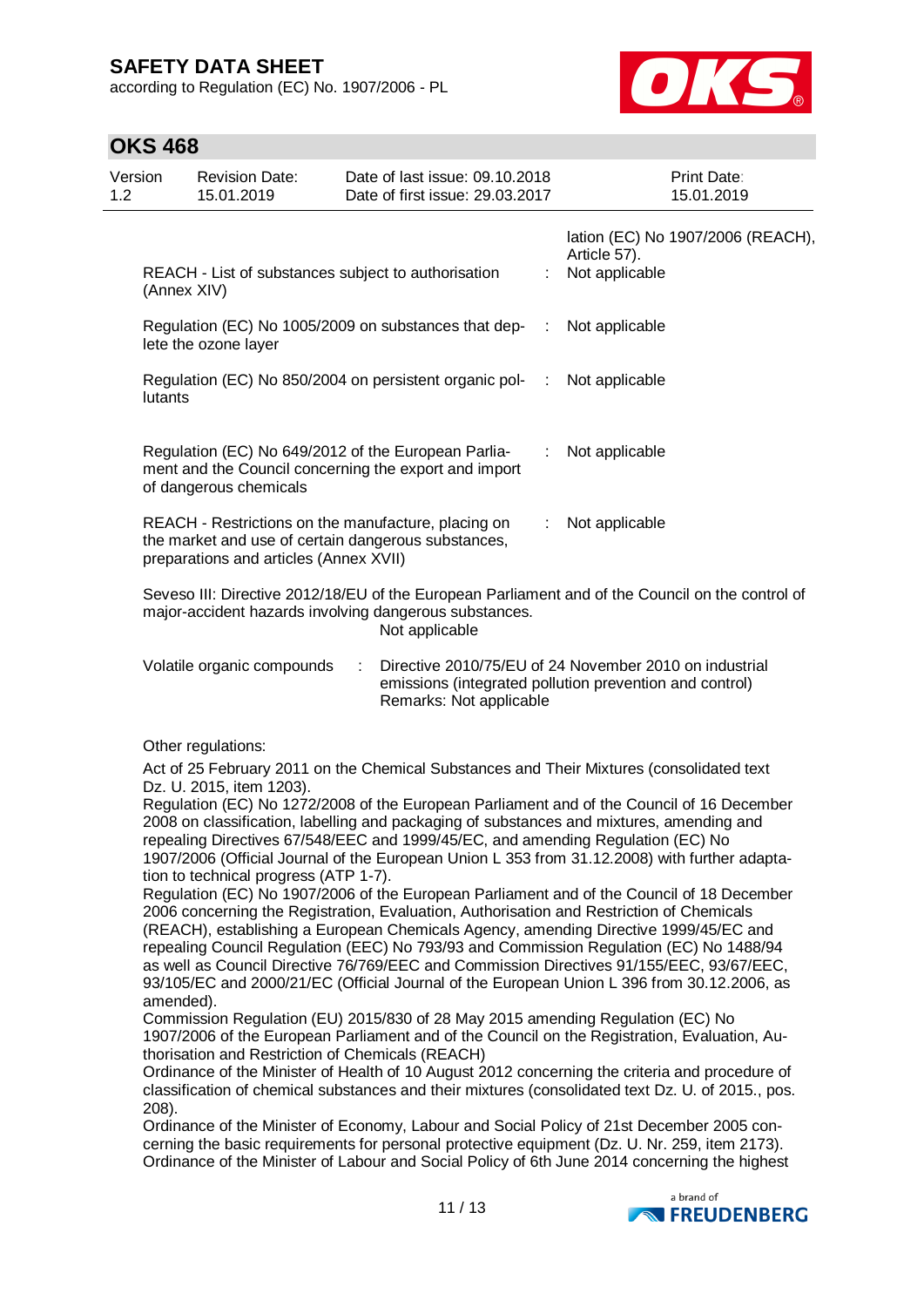according to Regulation (EC) No. 1907/2006 - PL



## **OKS 468**

| Version | <b>Revision Date:</b> | Date of last issue: 09.10.2018  | Print Date: |
|---------|-----------------------|---------------------------------|-------------|
| 1.2     | 15.01.2019            | Date of first issue: 29.03.2017 | 15.01.2019  |

allowable concentrations and levels of the agents harmful for health in the workplace (OJ 2014 No. 0 pos 817).

Ordinance of the Minister of Health of 2nd February 2011 concerning tests and measurement of agents harmful for health in the workplace (Dz. U. Nr. 33, item 166).

Ordinance of the Minister of Health of 30th December 2004 on the health and safety of workers related to chemical agents at work (Dz. U. from 2005, Nr. 11, item 86, as amended).

Act of 14 December 2012. on Waste (Journal of Laws of 2013. pos. 21, as amended).

Act of 13 June 2013. On packaging and packaging waste Journal. U. of 2013. Item. 888, as amended).

Ordinance of the Minister of Environment of 9th December 2014 on Waste Catalog (Dz. U. 2014 item 1923).

Ordinance of the Minister of Environment on the requirements for carrying out the process of thermal treatment of waste and how to deal with waste produced in the process. (Dz. U. of 2016., Pos. 108)

Act of 19 August 2011 on transport of dangerous goods (Dz. U. Nr. 227, item 1367, as amended).

Government Statement of 26 July 2005 on enforcing of changes Annexes A and B of European Agreement concerning international transport of dangerous goods by road (ADR) (Dz. U. Nr. 178, item 1481, as amended).

Ordinance of the Minister of Health of 20th April 2012 concerning labeling of containers of dangerous substances and dangerous mixtures and some mixtures ((consolidated text) Dz. U. z 2015 nr. 0 poz. 450).

Ordinance of the Minister of Health of 11th June 2012 concerning categories of dangerous substances and dangerous mixtures for which containers must be fitted with child-resistant fastenings and a tactile warning of danger (Dz. U. from 2012, item 688 as amended).

#### **15.2 Chemical safety assessment**

This information is not available.

## **SECTION 16: Other information**

#### **Full text of other abbreviations**

ADN - European Agreement concerning the International Carriage of Dangerous Goods by Inland Waterways; ADR - European Agreement concerning the International Carriage of Dangerous Goods by Road; AICS - Australian Inventory of Chemical Substances; ASTM - American Society for the Testing of Materials; bw - Body weight; CLP - Classification Labelling Packaging Regulation; Regulation (EC) No 1272/2008; CMR - Carcinogen, Mutagen or Reproductive Toxicant; DIN - Standard of the German Institute for Standardisation; DSL - Domestic Substances List (Canada); ECHA - European Chemicals Agency; EC-Number - European Community number; ECx - Concentration associated with x% response; ELx - Loading rate associated with x% response; EmS - Emergency Schedule; ENCS - Existing and New Chemical Substances (Japan); ErCx - Concentration associated with x% growth rate response; GHS - Globally Harmonized System; GLP - Good Laboratory Practice; IARC - International Agency for Research on Cancer; IATA - International Air Transport Association; IBC - International Code for the Construction and Equipment of Ships carrying Dangerous Chemicals in Bulk; IC50 - Half maximal inhibitory concentration; ICAO - International Civil Aviation Organization; IECSC - Inventory of Existing Chemical Substances in China; IMDG - International Maritime Dangerous Goods; IMO - International Maritime Organization; ISHL - Industrial Safety and Health Law (Japan); ISO - International Organisa-